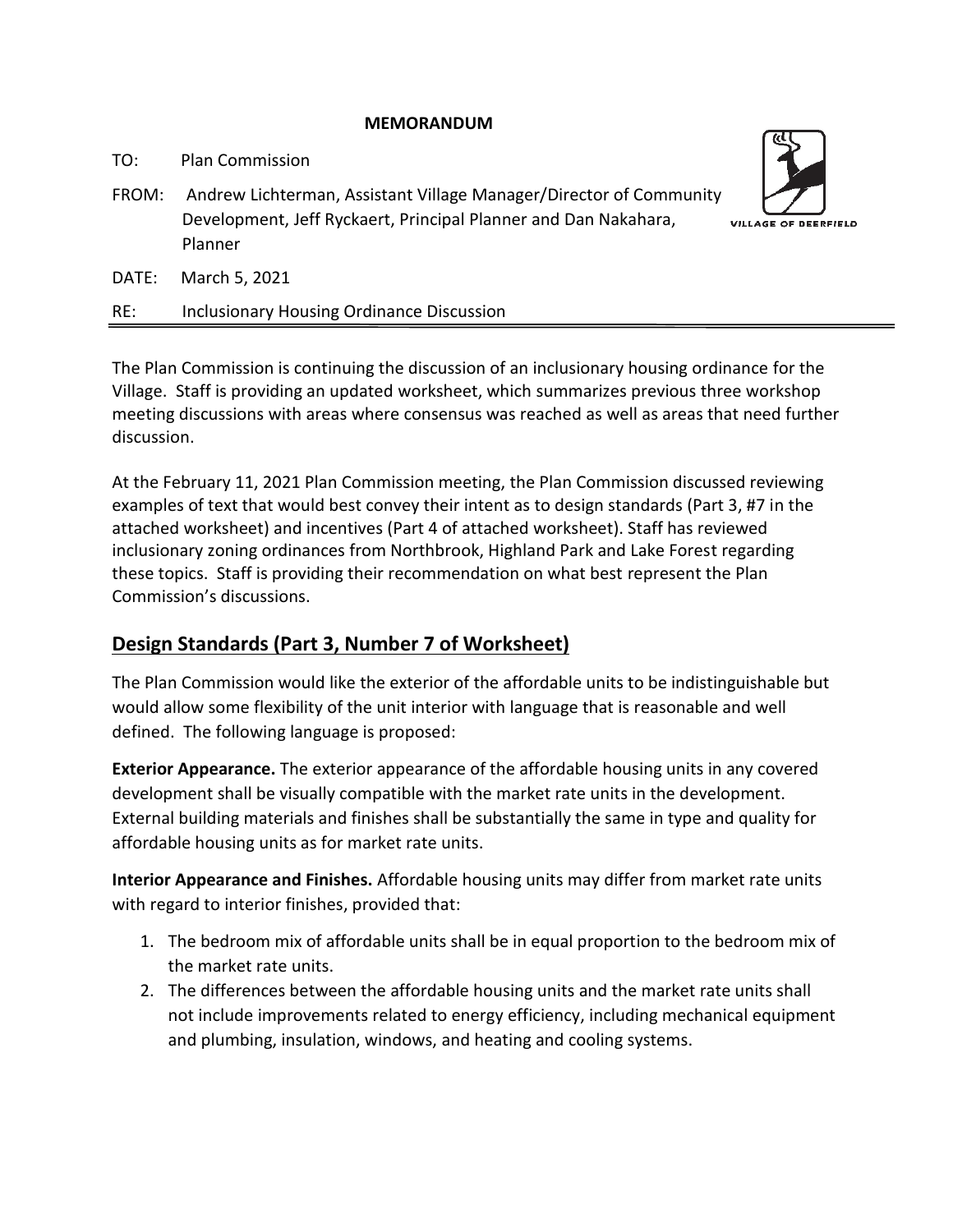**Size of Units**. Affordable housing unit size must be generally representative of and correspond to the size of the market rate housing units within the governed development.

## **Incentives (Part 4 of Worksheet)**

The Plan Commission is in favor of density bonus increases, parking ratio reductions, expedited processing and fee reduction incentives. The Plan Commission would like clear language on these incentives. In the explanation, a density bonus would be allowed by right and all other incentives would be eligible to the developer. The Plan Commission may recommend and the Village Board may approve eligible incentives, but they are not a given except for the density bonus. Staff is recommending standards for approving eligible incentives. The following language is proposed:

**Density Bonus.** Any governed development providing affordable housing units **shall** be entitled to an increase in the permitted residential density equal to one additional dwelling unit above that otherwise established by the zoning district in which the development is located for each affordable housing unit provided on-site. The affordable housing compliance plan for the governed development must include a narrative describing how the design and orientation, as well as the increased density of the governed development will be compatible with the surrounding land use character, particularly with any surrounding residential parcels. The developer's narrative must address building size and massing, site layout and design, architectural characteristics, and landscaping, as well as any other aspects of development that the developer deems appropriate.

## **Eligible Incentives**

**Reduced Off-street Parking Minimums**. In considering a proposed governed development with affordable housing units, the Plan Commission **may** recommend and the Board of Trustees **may** approve a reduction in the otherwise applicable off-street parking minimums for the affordable housing units. In considering the merits of such a reduction, the Village shall consider the availability of alternative means of transportation, including mass transit and bicycle facilities in the vicinity of the governed development and any unique transportation needs of the expected residents.

**Fee Waivers and Reductions.** Any governed development providing the minimum number of affordable housing units pursuant to this Part shall be eligible for a partial waiver of all of the otherwise applicable application fees, building permit fees, plan review fees, inspection fees, demolition permit fees, impact fees and such other development fees and costs which may be imposed by the Village, applicable to the portion of the governed development that will consist of affordable housing units, up to a maximum of 15% of all applicable fees. In no event shall the fee waiver be applied to any third-party legal, engineering, and other consulting or administrative fees, costs, and expenses incurred or accrued by the Village in connection with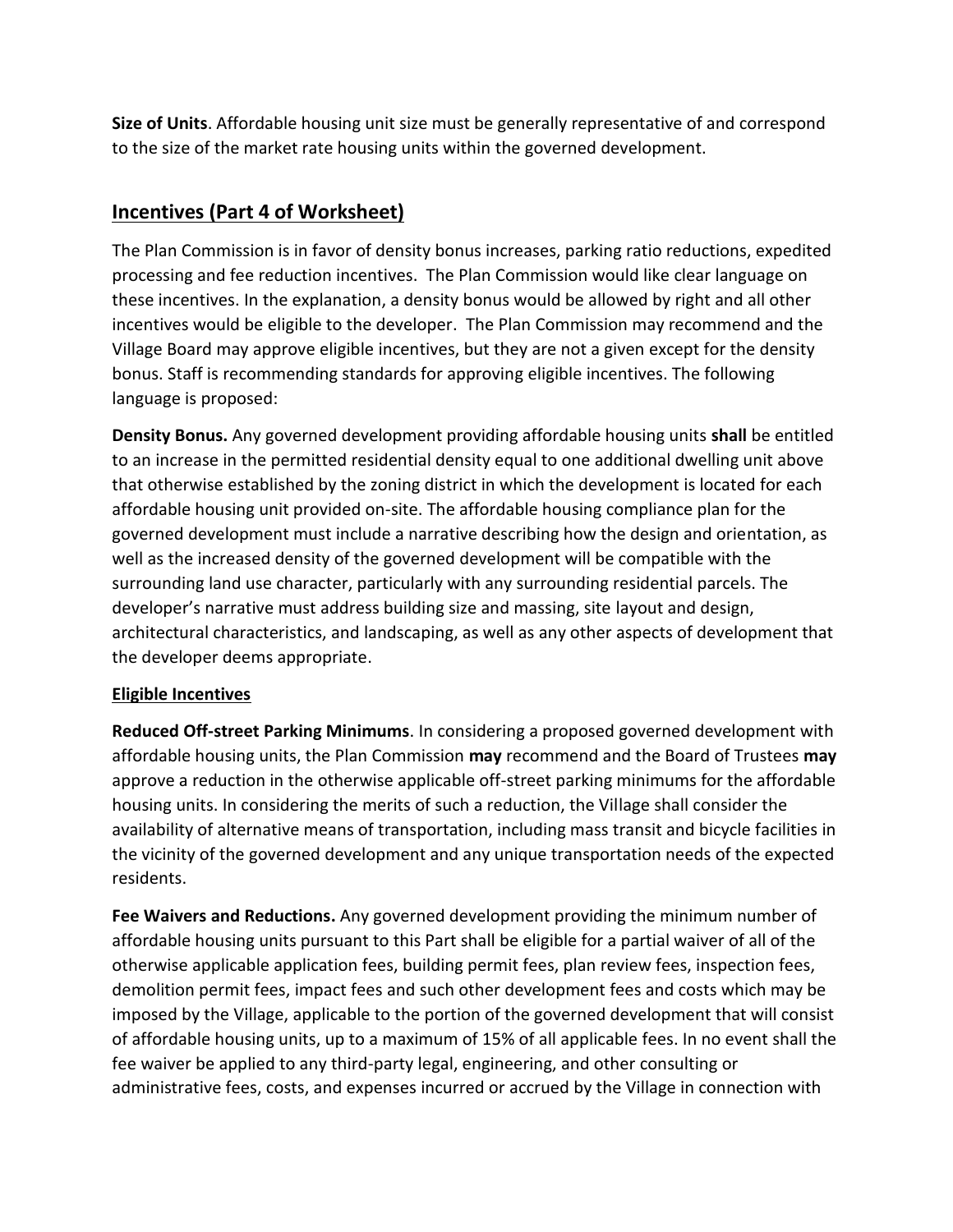the review and processing of plans for the governed development. The waiver and discount of fees and costs under this Section shall be calculated as the percentage of units within the governed development that are affordable housing units. All applicable fees and costs under this Code shall apply to all market rate units.

**Standards for Approving Eligible Incentives.** The Village Board, in determining whether the eligible incentives set forth in this Section should be available for a governed development, shall consider the following:

- 1. Whether the incentives will result in conditions detrimental to the public's health, safety, or welfare; and,
- 2. Whether the granting of the incentives will be consistent with the intent and purpose of this Section and the Deerfield Comprehensive Plan.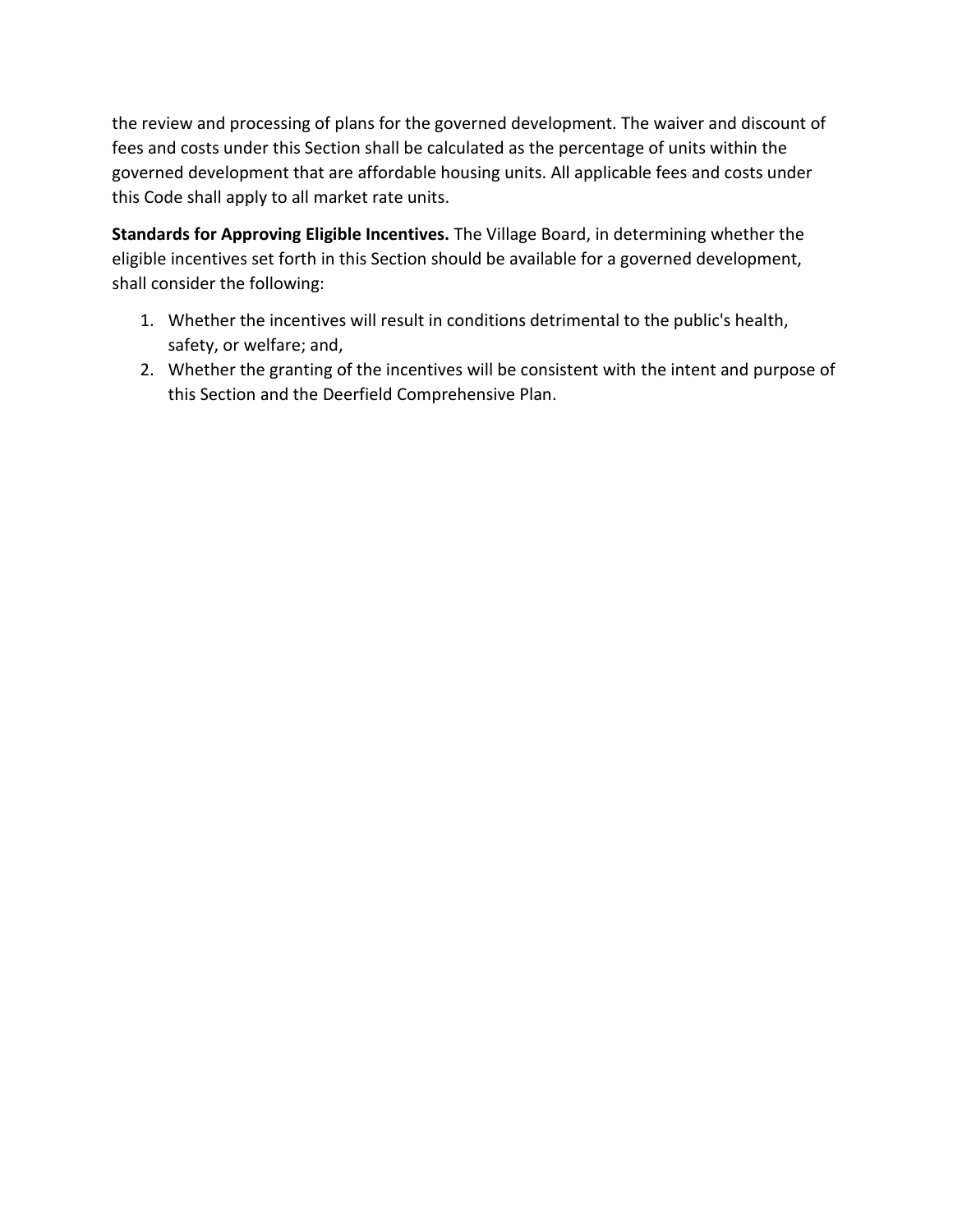

# **Inclusionary Housing Ordinance Worksheet**

## **Part 1:** Defining the Need Reached Consensus

### **1. Primary reason for adopting an inclusionary housing ordinance in Deerfield**

- □ Affordable housing needs
- □ Socioeconomic integration
- □ Workforce Retention and Attraction

There is a need to adopt inclusionary housing ordinance to address lack of housing for low and moderate -income households. Proceeding with an ordinance brings consistency and equitable application in a uniform manner to residential development in the Village.

## **Part 2** : Program Structure Reached Consensus

Mandatory ordinance requiring developers to provide specified number/ percentage of affordable units in all new development covered by ordinance.

Both types of development are included in the ordinance.

Excludes certain types of residential housing not covered by the ordinance

□ Assisted living facilities □ Nursing facilities

**3. Excluded Development**

**2. Type of Development** □ Ownership and Rental

**1. Type of Program** □ Mandatory

### **4. Project Threshold Size—Attached**

□ A non-residential development

- □ 11-30 Unit Project = 1 Affordable Unit
- □ 31-40 Unit Project = 2 Affordable Units
- □ 41-50 Unit Project = 3 Affordable Units
- □ 51+ Unit Project = 10% Affordable Units

#### **5. Project Threshold Size—Detached**

- □ 0-30 Unit Project = 0 Affordable Unit
- □ 31-40 Unit Project = 2 Affordable Units
- □ 41-50 Unit Project = 3 Affordable Units
- □ 51+ Unit Project = 10% Affordable Units

## **Part 3:** Detailed Ordinance Changes Reached Consensus

#### **1. Affordability Thresholds for Rental Units**

- □ 0-50 Unit Project = 120% AMI
- $\Box$  51+ Unit Project = 1/2 units at 100% AMI and 1/2 units at 120% AMI

Also known as the "trigger," this is the minimum size project that is covered by the ordinance for rental and ownership types. The affordable units within an otherwise market-rate development must be affordable to households earning at or below a defined income level.

Fractions up to .49 would be rounded down and fractions at .5 and above would be rounded up.

An affordable unit is an owner-occupied or rental unit available to households with incomes that do not exceed a percentage of the Chicago-Joliet-Naperville, IL HUD Metro Fair Market Rate Area Median Income (AMI), as established and defined in the annual schedule published by HUD, and adjusted for household size. The ordinance determines the